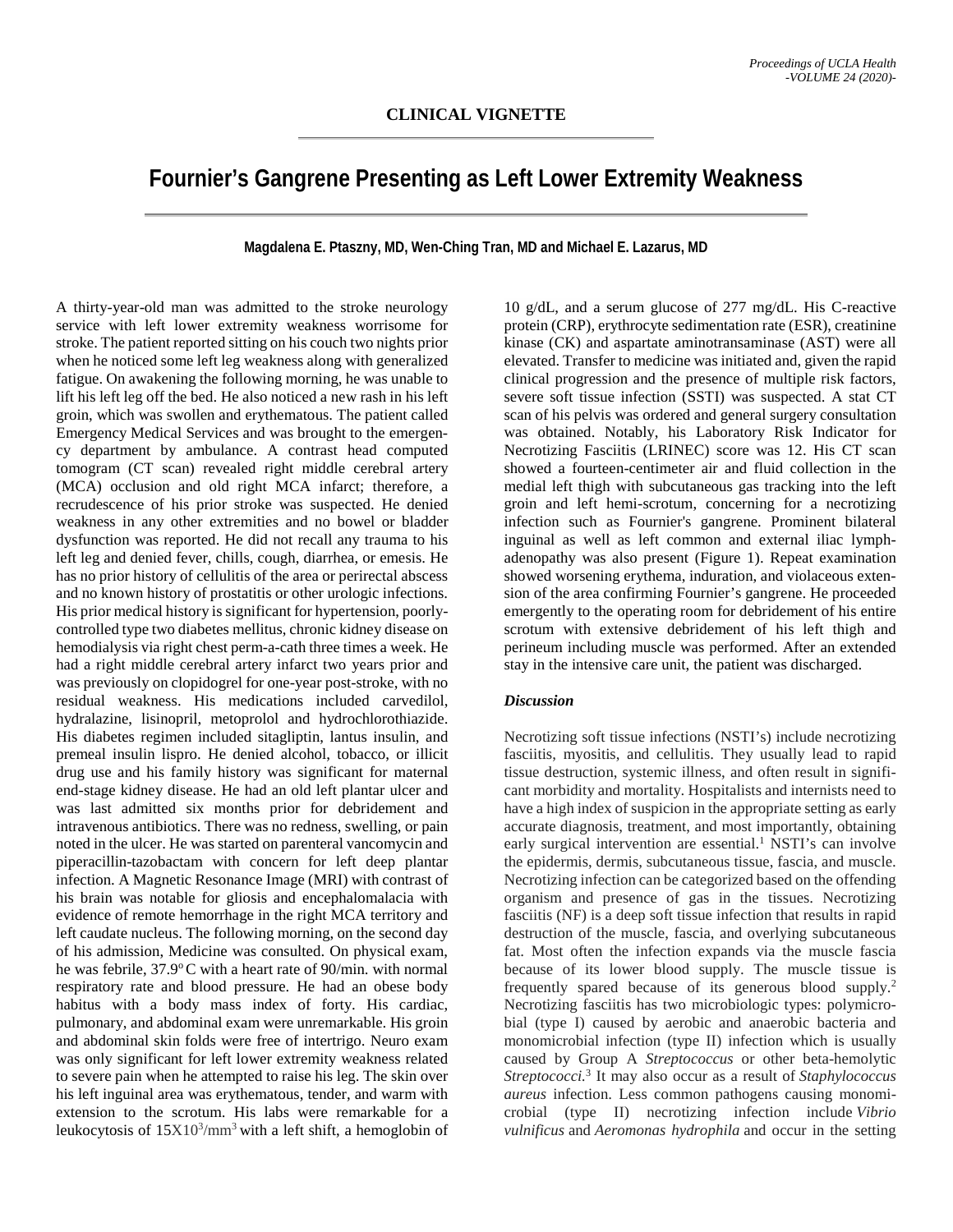of traumatic injury associated with sea water or fresh water, respectively. Fournier's gangrene, necrotizing fasciitis of the perineum, as in our patient, is caused by facultative organisms, *E. coli*, *Klebsiella*, enterococci, along with anaerobes, *Bacteroides*, *Fusobacterium*, *Clostridium*, anaerobic or microaerophilic streptococci.4 The incidence of NF ranges from 0.3 to 15 cases per  $100,000$  population.<sup>5</sup> Risk factors for NSTI include penetrating or blunt trauma, surgery, including colonic, urologic, and gynecologic procedures, mucosal irregularities: hemorrhoids, rectal fissures, episiotomy, immunosuppression: diabetes, cirrhosis, neutropenia, HIV infection, malignancy, obesity and alcoholism.<sup>6</sup> As in our case, diabetes is an important risk factor for necrotizing infection involving the lower extremities, perineum, and head and neck region.<sup>7</sup> Additionally, the use of sodium-glucose cotransporter-two inhibitors has been associated with NSTI of the perineum.8As in our patient, necrotizing infection is more likely to affect the lower extremities than upper extremities, especially in patients with diabetes and/or peripheral vascular disease. Necrosis usually progresses over hours due to extensive tissue destruction leading to systemic toxicity, limb loss, and ultimately death.<sup>9</sup> Therefore, early recognition of necrotizing infection is critical. Clinical manifestations include erythema (70 percent); edema (75 percent); severe pain (out of proportion to exam findings in some cases; 72 percent); fever (60 percent); tissue crepitus (half of cases); and bullae, necrosis, or ecchymosis of the skin (38 percent).10 As the disease progresses, hypotension, malaise, myalgias, diarrhea, and anorexia can occur. If the edema is severe, it may produce a compartment syndrome requiring fasciotomy. After seventy-two hours, skin breakdown with bullae and gangrene can be seen. By this point reduced sensation develops due to thrombosis of small blood vessels and superficial nerve destruction. Subcutaneous gas is often present in the polymicrobial Type I form of necrotizing fasciitis, especially in patients with diabetes.<sup>11</sup> Laboratory findings are generally nonspecific and may include leukocytosis with left shift, acidosis, coagulopathy, hyponatremia, elevated Creactive protein and/or erythrocyte sedimentation rate. Elevated creatine kinase (CK) and aspartate aminotransferase (AST) levels suggest deep infection involving muscle or fascia, as in our patient. The Laboratory Risk Indicator for Necrotizing Fasciitis (LRINEC) score assess risk of NF. LRINEC is composed of: white cell count, hemoglobin, sodium, glucose, creatinine, and C-reactive protein. Our patient's score of 12 was associated with a >94% likelihood of NF. While a high score may suggest NF, the score should never be used to rule out the diagnosis given its lower sensitivity.12 Ultimately, surgical exploration, which should never be delayed when there is a high index of suspicion, is the gold standard to confirm the diagnosis of necrotizing infection, evaluate its extent, and to debride devitalized tissue. The surgical goal is to perform aggressive debridement of all necrotic tissue until healthy, viable (bleeding) tissue remains. Inspection and debridement should be continued every one to two days until necrotic tissue is no longer present.<sup>13</sup> For severe necrotizing infection involving the extremities, amputation may be needed to control the infection. Early debridement improves chances of survival which is significantly increased in patients taken to surgery within 24

hours and even more so if within six hours. The best initial radiographic imaging exam is computed tomography (CT) scan. NF should be highly suspected if there is gas in the soft tissues, which is seen most frequently in the setting of clostridial infection or polymicrobial (type I) necrotizing fasciitis. Tissue gas is highly specific for NSTI.<sup>14</sup> Broadspectrum empiric antibiotic therapy and hemodynamic support should always be implemented pre-, during, and post-surgery. Treating with antibiotic therapy without debridement results in a mortality rate close to 100 percent.<sup>15</sup> Antibiotics should be continued until no further debridement is needed and the patient's hemodynamic status has stabilized. Fournier's gangrene is ultimately associated with a 22 to 40 percent mortality rate. Factors associated with higher death rates include: white blood cell count >30,000/microL; band neutrophils greater than ten percent, serum creatinine >2.0 mg/dL (177 mmol/L), age >60 years, streptococcal toxic shock syndrome, clostridial infection, delay in surgery for more than 24 hours, and infection involving the head, neck, thorax, or abdomen.



Figure 1. A fourteen-centimeter air and fluid collection in the medial left thigh with subcutaneous gas tracking into the left groin and left hemi-scrotum, concerning for a necrotizing infection such as Fournier's gangrene. Prominent bilateral inguinal as well as left common and external iliac lymphadenopathy was also present.

## **REFERENCES**

- 1. **Stevens DL, Bryant AE**. Necrotizing Soft-Tissue Infections. *N Engl J Med*. 2017 Dec 7;377(23):2253-2265. doi: 10.1056/NEJMra1600673. PMID: 29211672.
- 2. **Gozal D, Ziser A, Shupak A, Ariel A, Melamed Y**. Necrotizing fasciitis. *Arch Surg*. 1986 Feb;121(2):233-5. doi: 10.1001/archsurg.1986.01400020119015. PMID: 3947221.